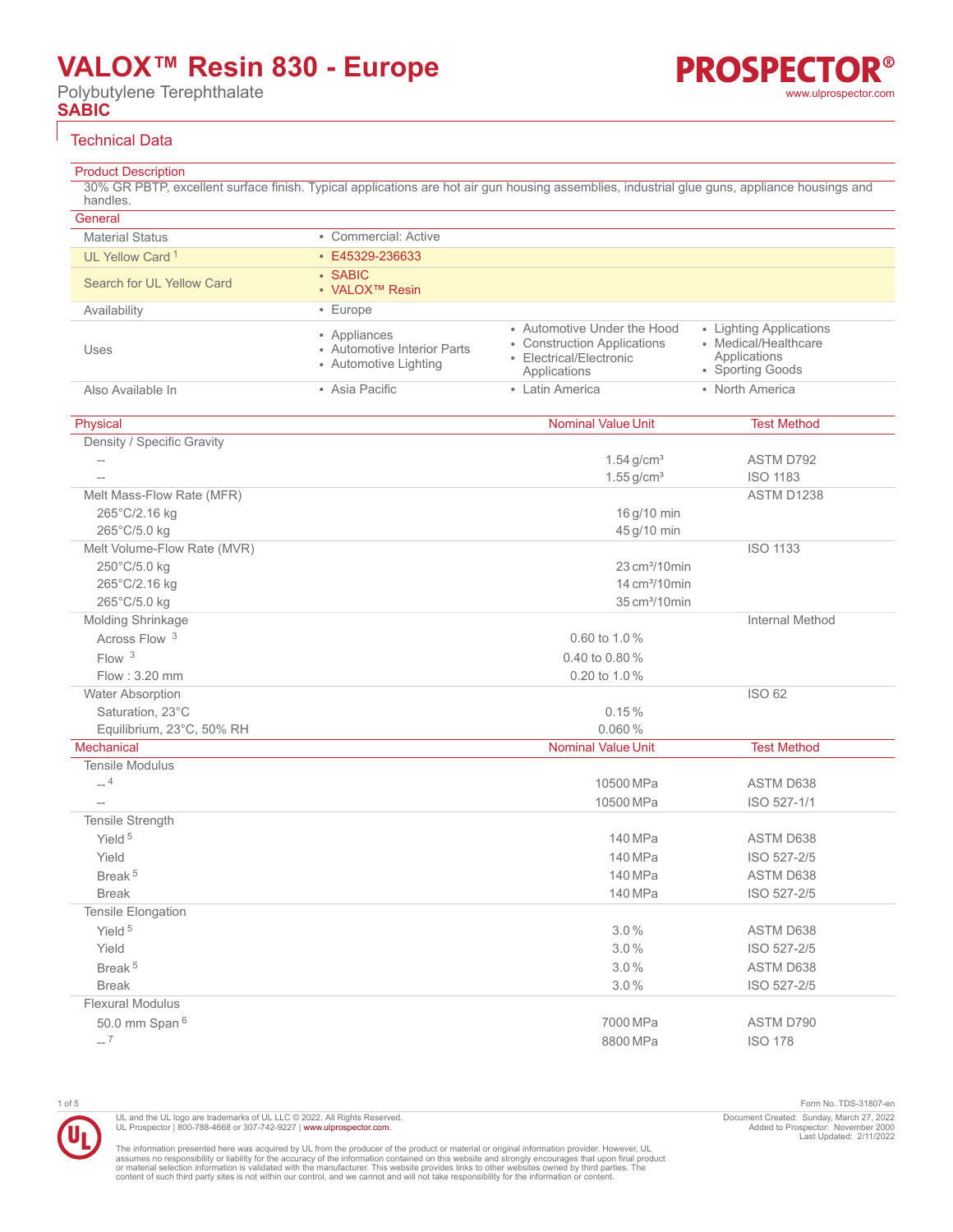Polybutylene Terephthalate<br> **SABIC SABIC** [www.ulprospector.com](http://www.ulprospector.com)

# **PROSPECTOR®**

|  | www.ulprospector.cor |
|--|----------------------|

| <b>Mechanical</b>                              | <b>Nominal Value Unit</b> | <b>Test Method</b>                         |
|------------------------------------------------|---------------------------|--------------------------------------------|
| <b>Flexural Stress</b>                         |                           |                                            |
| $-7,8$                                         | 215 MPa                   | <b>ISO 178</b>                             |
| $-7,9$                                         | 200 MPa                   | <b>ISO 178</b>                             |
| Yield, 50.0 mm Span <sup>6</sup>               | 205 MPa                   | ASTM D790                                  |
| Break, 50.0 mm Span 6                          | 205 MPa                   | ASTM D790                                  |
| Flexural Strain - at Break 10                  | 3.0%                      | <b>ISO 178</b>                             |
| <b>Taber Abrasion Resistance</b>               |                           | Internal Method                            |
| 1000 Cycles, 1000 g, CS-17 Wheel               | 30.0 mg                   |                                            |
| Impact                                         | <b>Nominal Value Unit</b> | <b>Test Method</b>                         |
| Charpy Notched Impact Strength                 |                           |                                            |
| $-30^{\circ}$ C $11$                           | $9.0$ kJ/m <sup>2</sup>   | <b>ISO 179/1eA</b>                         |
| $-30^{\circ}$ C                                | $10 \text{ kJ/m}^2$       | <b>ISO 179/2C</b>                          |
| 23°C 11                                        | $9.0$ kJ/m <sup>2</sup>   | <b>ISO 179/1eA</b>                         |
| $23^{\circ}$ C                                 | $10 \text{ kJ/m}^2$       | <b>ISO 179/2C</b>                          |
| Charpy Unnotched Impact Strength               |                           |                                            |
| $-30^{\circ}$ C 11                             | $50$ kJ/m <sup>2</sup>    | <b>ISO 179/1eU</b>                         |
| $-30^{\circ}$ C                                | $55$ kJ/m <sup>2</sup>    | <b>ISO 179/2U</b>                          |
| 23°C 11                                        | $60 \text{ kJ/m}^2$       | <b>ISO 179/1eU</b><br><b>ISO 179/2U</b>    |
| Notched Izod Impact                            |                           |                                            |
| $-30^{\circ}$ C                                | $90$ J/m                  | ASTM D256                                  |
| $0^{\circ}$ C                                  | 90 J/m                    | ASTM D256                                  |
| $23^{\circ}$ C                                 | 85 J/m                    | ASTM D256                                  |
| $-30^{\circ}$ C $12$                           | $9.0 \text{ kJ/m}^2$      | <b>ISO 180/1A</b>                          |
| $0^{\circ}$ C $12$                             | $9.0$ kJ/m <sup>2</sup>   | <b>ISO 180/1A</b>                          |
| 23°C 12                                        | $10 \text{ kJ/m}^2$       | <b>ISO 180/1A</b>                          |
| Unnotched Izod Impact                          |                           |                                            |
| $-30^{\circ}$ C                                | 800 J/m                   | ASTM D4812                                 |
| $23^{\circ}$ C                                 | 800 J/m                   | ASTM D4812                                 |
| $-30^{\circ}$ C 12                             | $50$ kJ/m <sup>2</sup>    | <b>ISO 180/1U</b>                          |
| 23°C 12                                        | $50$ kJ/m <sup>2</sup>    | <b>ISO 180/1U</b>                          |
| Instrumented Dart Impact                       |                           | ASTM D3763                                 |
| 23°C, Total Energy                             | 3.00J                     |                                            |
| <b>Hardness</b>                                | Nominal Value Unit        | <b>Test Method</b>                         |
| Rockwell Hardness (R-Scale)                    | 123                       | ISO 2039-2                                 |
| Ball Indentation Hardness (H 358/30)           | 174 MPa                   | ISO 2039-1                                 |
| <b>Thermal</b>                                 | <b>Nominal Value Unit</b> | <b>Test Method</b>                         |
| Deflection Temperature Under Load              |                           |                                            |
| 0.45 MPa, Unannealed, 3.20 mm                  | 220 °C                    | ASTM D648                                  |
| 0.45 MPa, Unannealed, 4.00 mm, 100 mm Span 13  | 220 °C                    | ISO 75-2/Be                                |
| 0.45 MPa, Unannealed, 4.00 mm, 64.0 mm Span 12 | 220 °C                    | <b>ISO 75-2/Bf</b>                         |
| 1.8 MPa, Unannealed, 3.20 mm                   | 200 °C                    | ASTM D648                                  |
| 1.8 MPa, Unannealed, 6.40 mm                   | 208 °C                    | ASTM D648                                  |
| 1.8 MPa, Unannealed, 4.00 mm, 100 mm Span 13   | 202 °C                    | ISO 75-2/Ae                                |
| 1.8 MPa, Unannealed, 4.00 mm, 64.0 mm Span 12  | 200 °C                    | ISO 75-2/Af                                |
| Vicat Softening Temperature                    |                           |                                            |
| $\overline{\phantom{a}}$                       | 220 °C                    | ASTM D1525 14<br>ISO 306/A50 <sup>14</sup> |
|                                                | 208 °C                    | ASTM D1525 <sup>15</sup>                   |
| Ball Pressure Test (123 to 127°C)              | Pass                      | IEC 60695-10-2                             |



UL and the UL logo are trademarks of UL LLC © 2022. All Rights Reserved.<br>UL Prospector | 800-788-4668 or 307-742-9227 | [www.ulprospector.com](http://www.ulprospector.com).

2 of 5 Form No. TDS-31807-en Document Created: Sunday, March 27, 2022 Added to Prospector: November 2000 Last Updated: 2/11/2022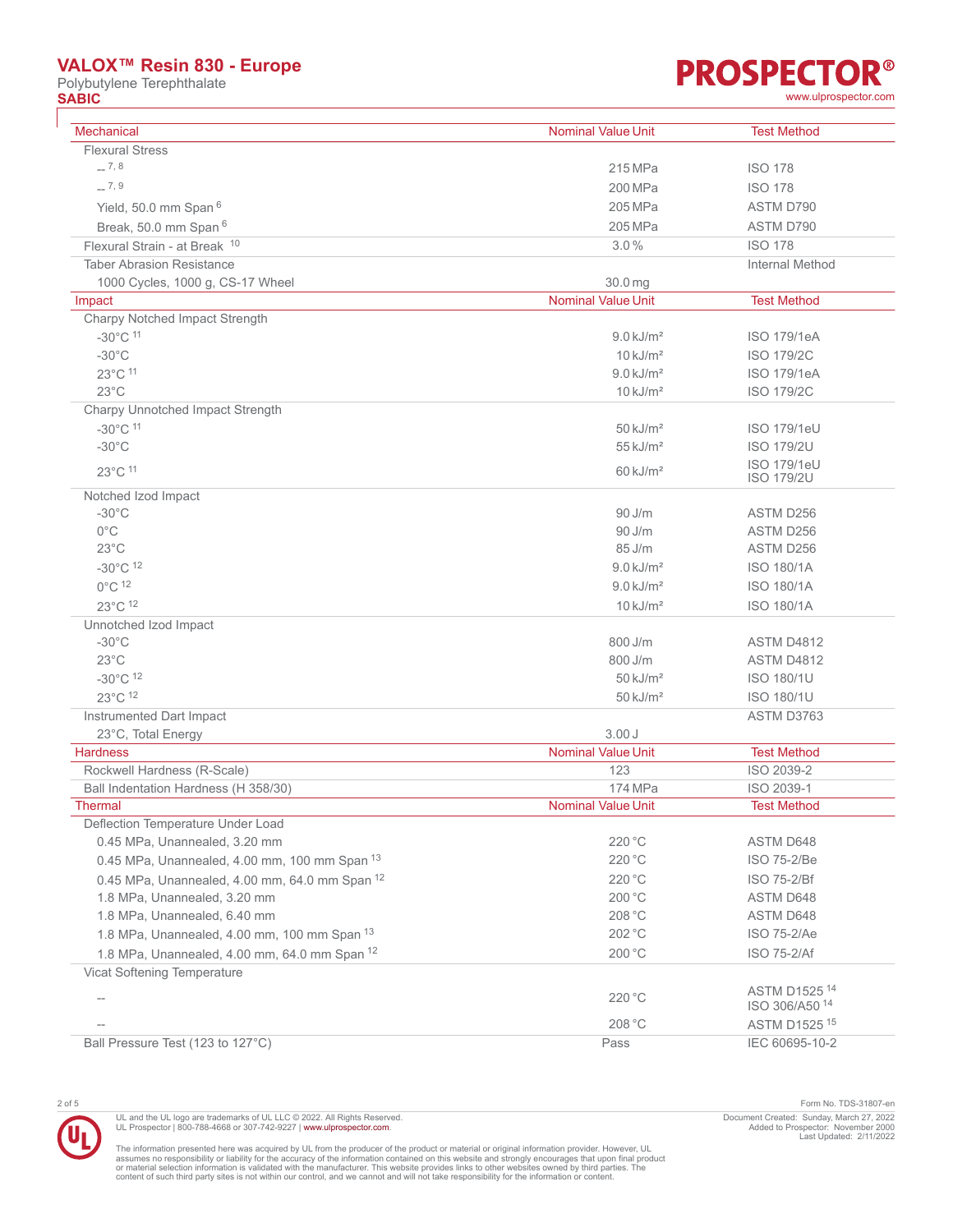Polybutylene Terephthalate<br> **SABIC SABIC** [www.ulprospector.com](http://www.ulprospector.com)

# **PROSPECTOR®**

| <b>Thermal</b>                                 | <b>Nominal Value Unit</b>    | <b>Test Method</b>            |
|------------------------------------------------|------------------------------|-------------------------------|
| <b>CLTE</b>                                    |                              |                               |
| Flow: -40 to 40°C                              | $2.7E-5$ cm/cm/ $°C$         | ASTM E831                     |
| Flow : -40 to $40^{\circ}$ C                   | $2.0E-5$ cm/cm/ $°C$         | ISO 11359-2                   |
| Flow: 23 to $80^{\circ}$ C                     | $2.5E-5$ cm/cm/ $°C$         | ISO 11359-2                   |
| Flow: 23 to $150^{\circ}$ C                    | $1.5E-5$ cm/cm/ $°C$         | ISO 11359-2                   |
| Transverse: -40 to 40°C                        | $7.8E-5$ cm/cm/ $^{\circ}$ C | ASTM E831                     |
| Transverse: -40 to 40°C                        | $6.6E-5$ cm/cm/ $°C$         | ISO 11359-2                   |
| Transverse: 23 to 80°C                         | $8.1E-5$ cm/cm/ $°C$         | ISO 11359-2                   |
| Transverse: 23 to 150°C                        | $1.4E-4$ cm/cm/ $°C$         | ISO 11359-2                   |
| RTI Elec                                       | 120 °C                       | <b>UL 746B</b>                |
| RTI Str                                        | 120 °C                       | <b>UL 746B</b>                |
| Electrical                                     | <b>Nominal Value Unit</b>    | <b>Test Method</b>            |
| <b>Surface Resistivity</b>                     | $> 1.0E + 15$ ohms           | <b>IEC 60093</b>              |
|                                                |                              | ASTM D257                     |
| <b>Volume Resistivity</b>                      | $> 1.0E + 15$ ohms cm        | <b>IEC 60093</b>              |
| Dielectric Strength                            |                              | ASTM D149                     |
| 0.800 mm, in Oil                               | 27 kV/mm                     | IEC 60243-1                   |
| 1.60 mm, in Oil                                | 23 kV/mm                     |                               |
| 3.20 mm, in Oil                                | 15 kV/mm                     |                               |
| <b>Dielectric Constant</b>                     |                              |                               |
| 1 MHz                                          | 3.20                         | ASTM D150                     |
| 50 Hz                                          | 3.30                         | IEC 60250                     |
| 60 Hz                                          | 3.30                         | <b>IEC 60250</b>              |
| 100 Hz                                         | 3.60                         | IEC 60250                     |
| 1 MHz                                          | 3.50                         | <b>IEC 60250</b>              |
| <b>Dissipation Factor</b>                      |                              |                               |
| 1 MHz                                          | 0.013                        | ASTM D150<br><b>IEC 60250</b> |
| 50 Hz                                          | 8.0E-4                       | IEC 60250                     |
| 60 Hz                                          | 8.0E-4                       | <b>IEC 60250</b>              |
| 100 Hz                                         | $2.0E-3$                     | <b>IEC 60250</b>              |
| Arc Resistance <sup>16</sup>                   | PLC 6                        | ASTM D495                     |
| Comparative Tracking Index (CTI)               | PLC <sub>2</sub>             | <b>UL 746A</b>                |
| <b>Comparative Tracking Index</b>              |                              | IEC 60112                     |
| $-\!$                                          | 325 V                        |                               |
| Solution B                                     | 150 V                        |                               |
| High Amp Arc Ignition (HAI) <sup>17</sup>      | PLC <sub>3</sub>             | <b>UL 746A</b>                |
| High Voltage Arc Resistance to Ignition (HVAR) | PLC <sub>2</sub>             | <b>UL 746A</b>                |
| Hot-wire Ignition (HWI)                        | PLC 0                        | <b>UL 746A</b>                |
| Flammability                                   | <b>Nominal Value Unit</b>    | <b>Test Method</b>            |
| Flame Rating                                   |                              | <b>UL 94</b>                  |
| $1.5 \text{ mm}$                               | HB                           |                               |
| 3.0 mm                                         | <b>HB</b>                    |                               |
| Glow Wire Flammability Index (1.0 mm)          | 750 °C                       | IEC 60695-2-12                |
| <b>Fill Analysis</b>                           | <b>Nominal Value Unit</b>    | <b>Test Method</b>            |
| Melt Viscosity (260°C, 1500 sec^-1)            | $208$ Pa $\cdot$ s           | <b>ISO 11443</b>              |
| <b>Additional Information</b>                  | <b>Nominal Value Unit</b>    | <b>Test Method</b>            |
| <b>Filler Content</b>                          | 30 %                         | ASTM D229                     |
|                                                |                              |                               |
| Injection                                      | <b>Nominal Value Unit</b>    |                               |
| <b>Drying Temperature</b>                      | 110 to 120 °C                |                               |
| Drying Time                                    | 4.0 to 6.0 hr                |                               |

UL and the UL logo are trademarks of UL LLC © 2022. All Rights Reserved.<br>UL Prospector | 800-788-4668 or 307-742-9227 | [www.ulprospector.com](http://www.ulprospector.com).

3 of 5 Form No. TDS-31807-en Document Created: Sunday, March 27, 2022 Added to Prospector: November 2000 Last Updated: 2/11/2022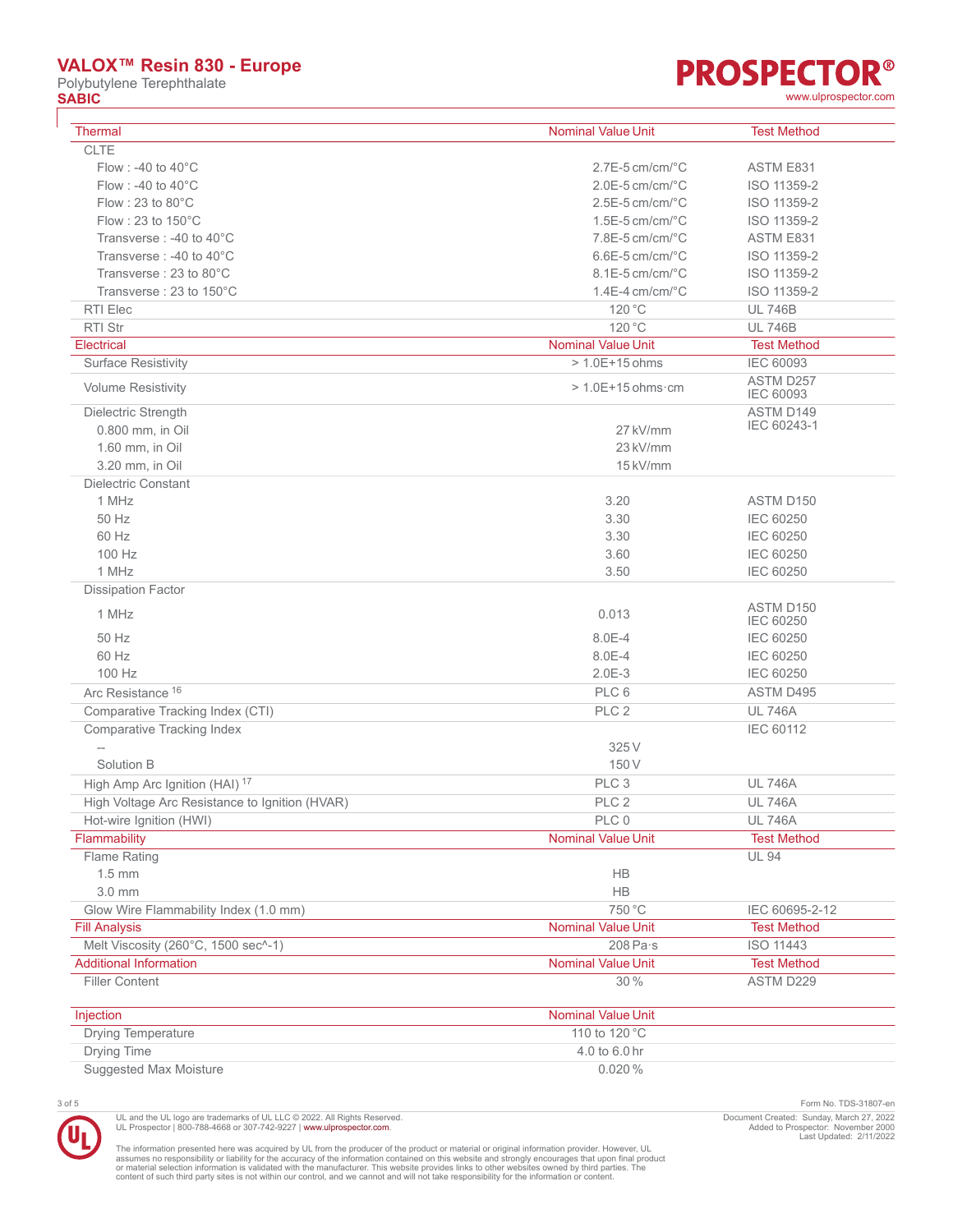Polybutylene Terephthalate<br>
SABIC



| Injection                 | <b>Nominal Value Unit</b> |
|---------------------------|---------------------------|
| <b>Hopper Temperature</b> | 40 to 60 $^{\circ}$ C     |
| Rear Temperature          | 240 to 260 $^{\circ}$ C   |
| Middle Temperature        | 255 to 280 $^{\circ}$ C   |
| Front Temperature         | 260 to 280 °C             |
| Nozzle Temperature        | 265 to 275 °C             |
| Processing (Melt) Temp    | 260 to 285 °C             |
| Mold Temperature          | 60 to 110 °C              |

#### **Notes**

<sup>1</sup> A UL Yellow Card contains UL-verified flammability and electrical characteristics. UL Prospector continually works to link Yellow Cards to individual plastic materials in Prospector, however this list may not include all of the appropriate links. It is important that you verify the association between these Yellow Cards and the plastic material found in Prospector. For a complete listing of Yellow Cards, visit the UL Yellow Card Search.

 $2$  Typical properties: these are not to be construed as specifications.

3 Tensile Bar

4 5.0 mm/min

- 5 Type I, 5.0 mm/min
- 6 1.3 mm/min
- 7 2.0 mm/min
- <sup>8</sup> at Yield
- <sup>9</sup> at Break
- $10$  2 mm/min
- <sup>11</sup> 80\*10\*4 sp=62mm
- <sup>12</sup> 80\*10\*4 mm
- <sup>13</sup> 120\*10\*4 mm
- <sup>14</sup> Rate A (50°C/h), Loading 1 (10 N)
- <sup>15</sup> Rate A (50°C/h), Loading 2 (50 N)
- 16 Tungsten Electrode

<sup>17</sup> Surface



UL and the UL logo are trademarks of UL LLC © 2022. All Rights Reserved. UL Prospector | 800-788-4668 or 307-742-9227 | [www.ulprospector.com](http://www.ulprospector.com).